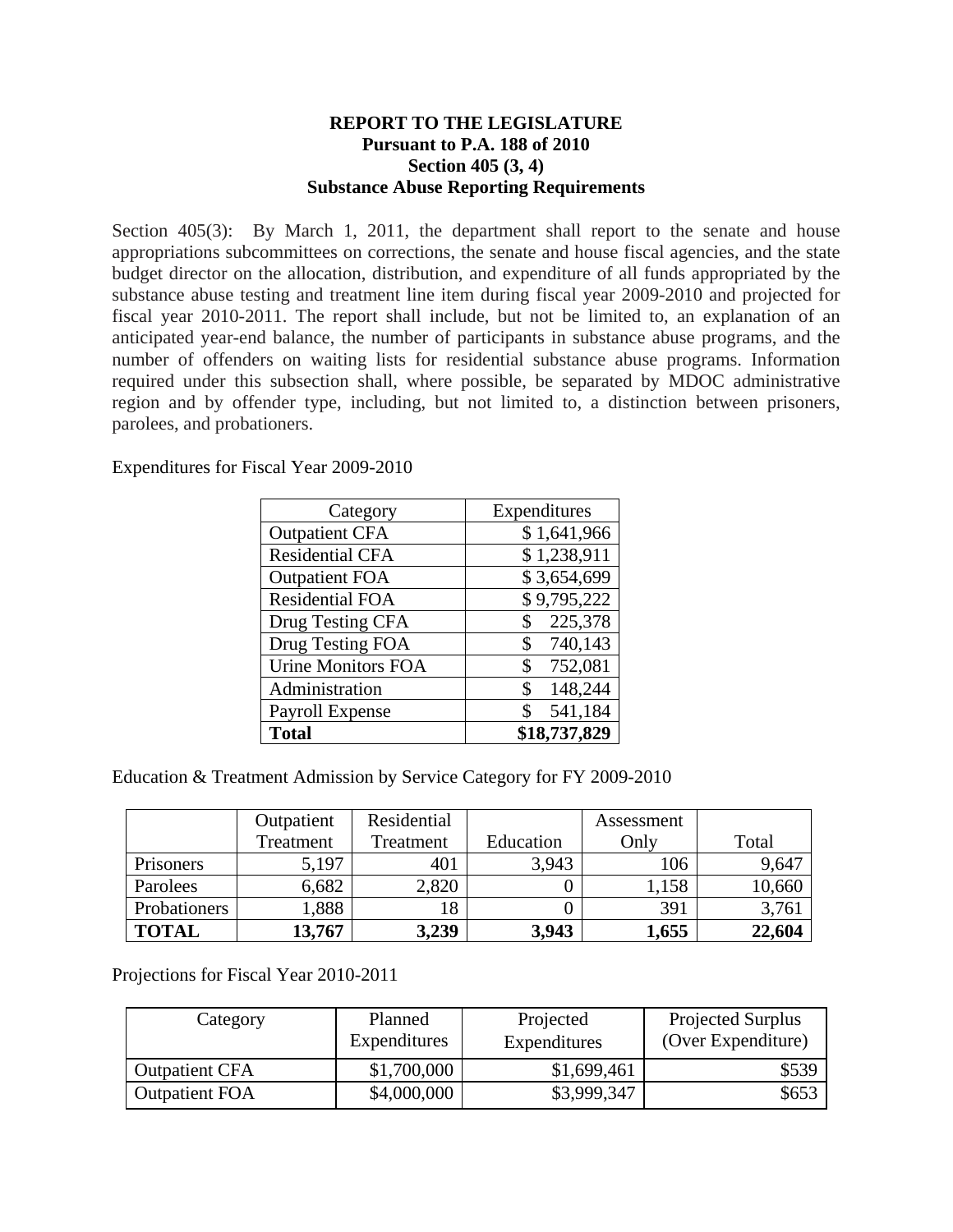Substance Abuse Reporting Requirements March 1, 2011 Page 2 of 3

| <b>Residential CFA</b>         | \$1,304,721  | \$1,304,671  | \$50    |
|--------------------------------|--------------|--------------|---------|
| <b>Residential FOA</b>         | \$14,344,220 | \$14,343,912 | \$308   |
| Drug Testing CFA               | \$250,000    | \$249,157    | \$843   |
| Drug Testing FOA               | \$898,000    | \$897,324    | \$676   |
| <b>Urine Monitors FOA</b>      | \$750,000    | \$749,263    | \$737   |
| <b>Administrative Services</b> | \$88,000     | \$87,915     | \$85    |
| Payroll                        | \$768,821    | \$765,777    | \$3,044 |
| Total                          | \$24,103,762 | \$24,096,827 | \$6,935 |

These projections are based on expenditures through January of 2011. The number of offenders placed in services will be monitored to ensure that expenditures for FY 2010-2011 are consistent with the Legislative appropriation.

#### **The number of offenders enrolled in treatment by service category**

| <b>Service Category</b>                    | Admissions (as of $1/31/2010$ ) |
|--------------------------------------------|---------------------------------|
| Prison based education                     | 1315                            |
| Prison based outpatient                    | 1732                            |
| Prison based residential                   | 133                             |
| Community based outpatient – parolees      | 2227                            |
| Community based outpatient - probationers  | 629                             |
| Community based residential – parolees     | 1792                            |
| Community based residential – probationers | 117                             |

# **The number of offenders on the waiting list for residential treatment services**

| <b>Service Category</b>      | Number on waiting list   MDOC Region |                            |
|------------------------------|--------------------------------------|----------------------------|
| Prison based residential     | 214                                  | State wide                 |
| Community based parolees     |                                      | FOA Metro Region           |
| Community based parolees     |                                      | <b>FOA Outstate Region</b> |
| Community based probationers |                                      | FOA Metro Region           |
| Community based probationers |                                      | <b>FOA Outstate Region</b> |

The Department is not currently operating a waiting list for community-based residential treatment. However, waiting lists may have to be implemented to adjust expenditures so that they will match the appropriation.

(4) By March 1, 2011, the department shall report to the senate and house appropriations subcommittees on corrections, the senate and house fiscal agencies, and the state budget director on substance abuse testing and treatment program objectives, outcome measures, and results, including program impact on offender success and programmatic success as those terms are defined in section 203.